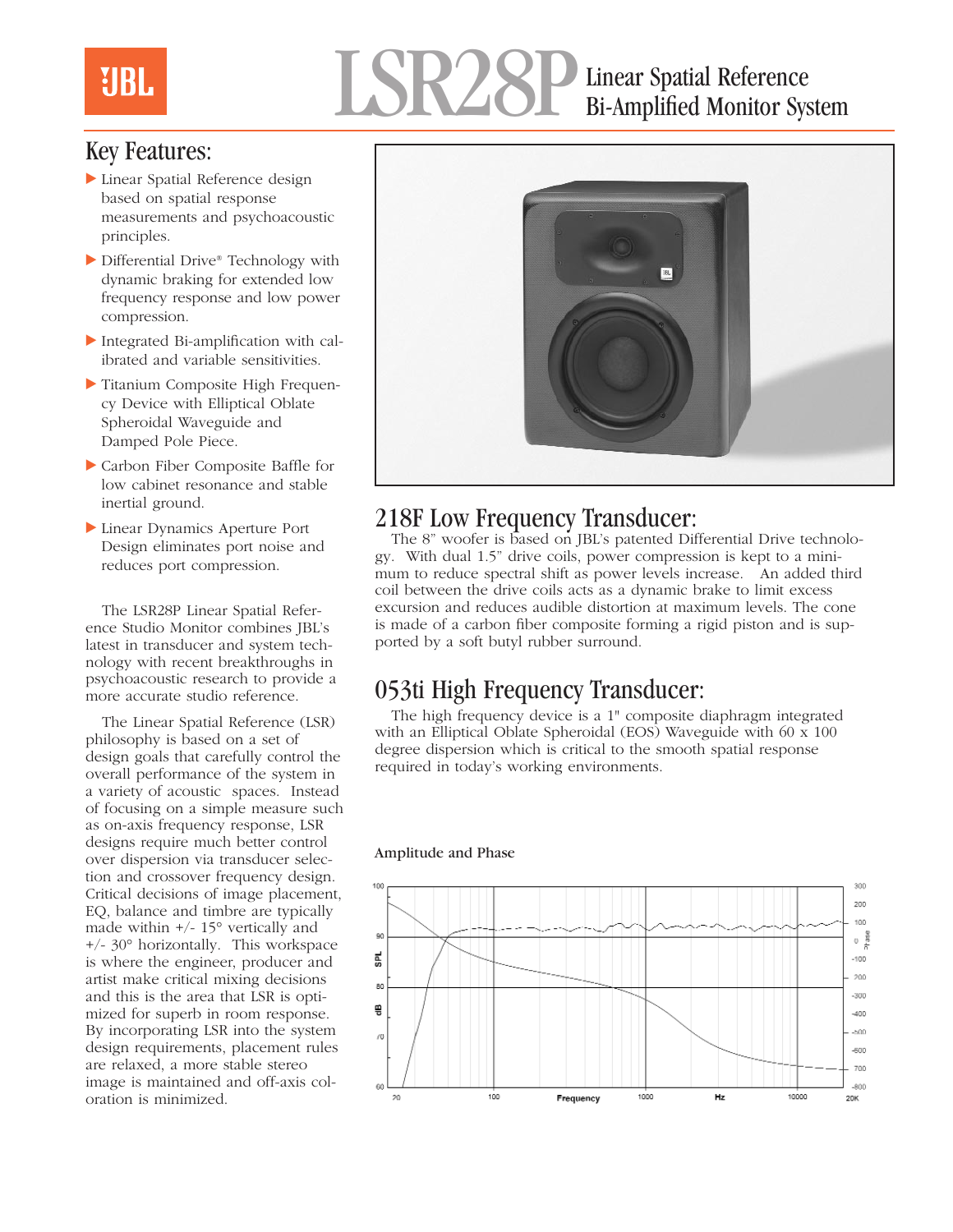#### Bi-Amplified Power System:

The LSR28P combines two high power amplifiers with an active crossover system which includes over 250 watts of continuous low frequency power and 120 watts for the high frequency. Active crossover circuitry results in a 36 dB/Octave Linkwitz-Riley Electroacoustic response between low and high frequency devices for smooth transition in both the frequency and time domains. This results in exception imaging and a lack of time smear.

User adjustments include level calibration for setting with professional and semiprofessional equipment as well as fine tuning of levels with variable level trim. XLR and 1/4" input connection can be accommodated as well as balanced and unbalanced signals.

The frequency response of bass and treble amplitudes can also be adjusted to compensate for placement and room absorption characteristics. The graph below outlines the various response options.





### LSR Measurement Techniques:

 $\circledcirc$ 

⊚

LSR is the underlying design philosophy that explains why speakers that measure the same, sound different. By going beyond simple on-axis frequency measurement, LSR techniques define the ultimate performance specifications of our monitoring technology—what it will sound like in your room. We go beyond the performance of an on-axis frequency response at one point in space, which other manufacturers use.

LSR uses a technique of measuring a monitor over a sphere that encompasses all energy radiated into the listening room in every direction. This data reflects 1296 times the information of a single on-axis frequency response curve. Using psychoacoustic principles allows the calculation and optimization of the entire sound field heard by the listener - this includes the direct sound field, the reflected sound field and the reverberant sound field. In place of spectral smoothing, which actually conceals data, LSR techniques expose flaws in systems such as resonances, poor dispersion and other off-axis colorations.

The LSR graphic below is a set of Spatially Measured graphs that are at the heart of the LSR philosophy.



LSR28P Response Curves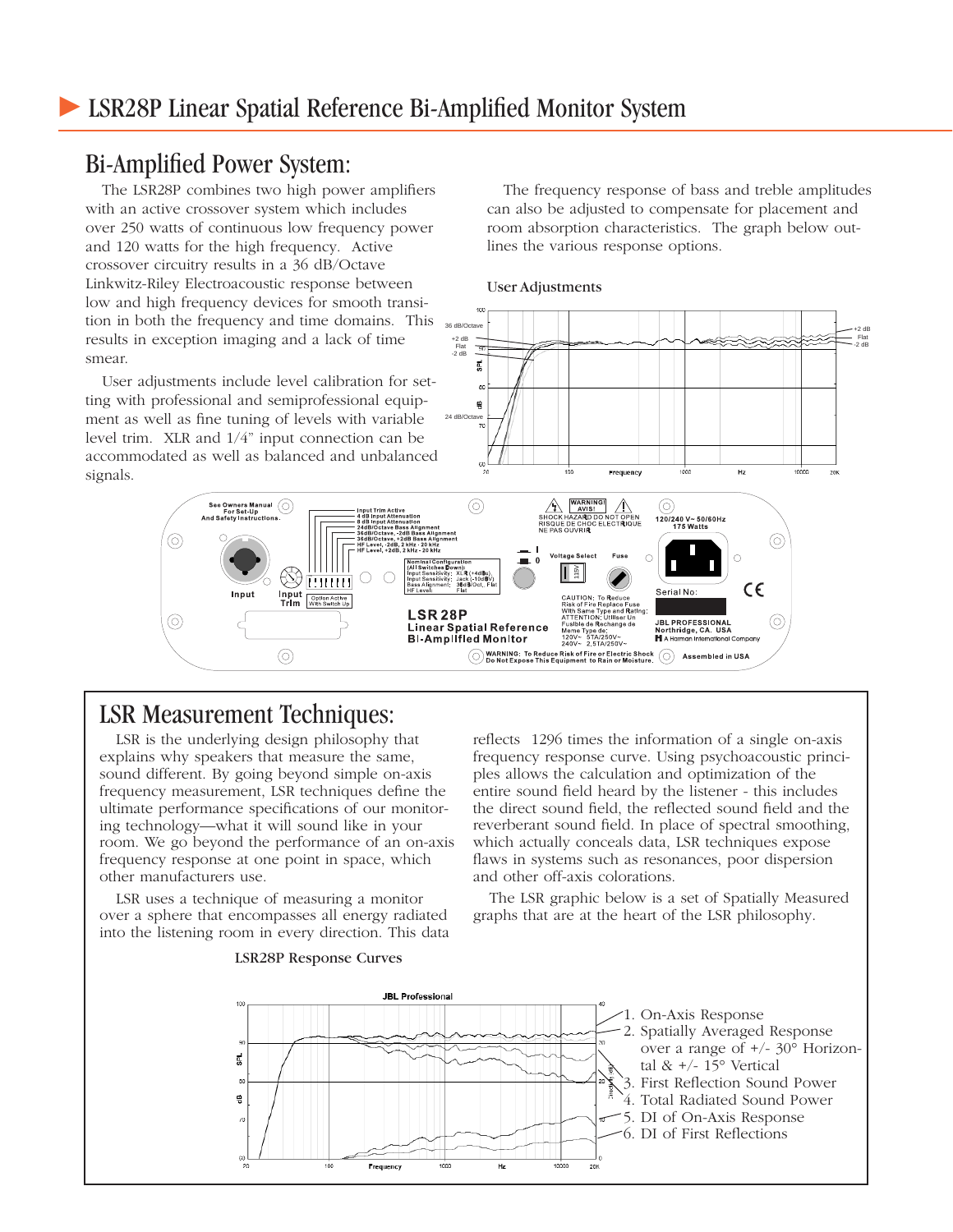# Specifications:

#### System:

| system:                                           |                                                                 |
|---------------------------------------------------|-----------------------------------------------------------------|
| Frequency Response $(+1, -1.5$ dB) <sup>2</sup> : | 50 Hz - 20 kHz                                                  |
| Enclosure resonance frequency:                    | 38 Hz                                                           |
| Low Frequency Extension:                          | User controls set to default                                    |
| $-3$ dB:                                          | 46 Hz                                                           |
| $-10$ dB:                                         | 36 Hz                                                           |
| Low - High Frequency Crossover:                   | $1.7$ kHz                                                       |
|                                                   | 6th-Order Acoustic Linkwitz-Riley                               |
| Distortion, 96 dB SPL, 1m:                        |                                                                 |
| Mid-High Frequency (120 Hz - 20 kHz):             |                                                                 |
| 2nd Harmonic:                                     | ${<}0.6\%$                                                      |
| 3rd Harmonic:                                     | ${<}0.5%$                                                       |
| Low Frequency $(<120$ Hz):                        |                                                                 |
| 2nd Harmonic:                                     | ${<}2\%$                                                        |
| 3rd Harmonic:                                     | ${<}1\%$                                                        |
| Maximum SPL (80 Hz - 20 kHz):                     | >108 dB SPL / 1 m                                               |
| Maximum Peak SPL (80 Hz - 20 kHz):                | $>111$ dB SPL / 1 m                                             |
| Signal Input:                                     | XLR, Balanced                                                   |
|                                                   | 1/4" Tip-Ring-Sleeve, Balanced                                  |
|                                                   | Positive voltage applied to XLR Pin 2 (1/4" Tip)                |
|                                                   | produces outward woofer motion.                                 |
| Calibrated Input Sensitivity:                     |                                                                 |
| $XLR$ , $+4 dBu$ :                                | 96 dB/1 m                                                       |
| $1/4$ ", $-10$ dBV:                               | 96 dB/1 m                                                       |
| AC Input Voltage:                                 | 115/230 VAC, 50/60 Hz (User Selectable)                         |
| AC Input Voltage Operating Range:                 | $+/- 15%$                                                       |
| AC Input Connector:                               | <b>IEC</b>                                                      |
| Long Term Maximum System Power:                   | 220 Watts (IEC265-5)                                            |
| Self Generated Noise Level:                       | $<$ 10 dBA SPL/1 m                                              |
| <b>User Controls:</b>                             |                                                                 |
| High Frequency Control (2 kHz - 20 kHz):          | $+2$ dB, 0 dB, $-2$ dB                                          |
| Low Frequency Control $(<100$ Hz)                 | $+2$ dB, 0 dB, $-2$ dB                                          |
| Low Frequency Alignments:                         | 36 dB/octave, 24 dB/Octave                                      |
| Calibrated Input Attenuation:                     | 5 dB, 10 dB                                                     |
| Variable Input Attenuation:                       | 0 - 13 dB                                                       |
| Transducers:                                      |                                                                 |
| Low Frequency Model:                              | 218F                                                            |
| Diameter:                                         | 203 mm (8 in.)                                                  |
| Voice Coil:                                       | 38 mm (1.5 in.) Differential Drive<br>with Dynamic Braking Coil |
| Magnet Type:                                      | Ferrite with Integral heat sink                                 |
| Cone Type:                                        | Carbon Fiber Composite                                          |
| Impedance:                                        | 2 ohm                                                           |
| High Frequency Model:                             | $053$ ti                                                        |
| Diameter:                                         | 25 mm (1 in.) diaphragm                                         |
| Voice Coil:                                       | $25 \text{ mm} (1 \text{ in.})$                                 |
| Magnet Type:                                      | Ferrite                                                         |
| Diaphragm Type:                                   | Damped Titanium Composite                                       |
| Other Features:                                   | Elliptical Oblate Spheroidal Waveguide                          |
| Impedance:                                        | 4 ohms                                                          |

#### Amplifier:

|           | Low Frequency:              |                                                                               |
|-----------|-----------------------------|-------------------------------------------------------------------------------|
|           | Topology:                   | Class A-B, All Discrete                                                       |
|           | Sine Wave Power Rating:     | 250 Watts (<0.1% THD into rated impedance)                                    |
|           | THD $+N$ , $1/2$ power:     | $< 0.05\%$                                                                    |
|           | High Frequency:             |                                                                               |
|           | Topology:                   | Class A-B, Monolithic                                                         |
|           | Sine Wave Power Rating:     | 120 watts (<0.1% THD into rated impedance)                                    |
|           | THD $+N$ , $1/2$ power:     | < 0.05%                                                                       |
| Physical: |                             |                                                                               |
|           | Finish:                     | Black, Low-Gloss, "Sand Texture"                                              |
|           | Enclosure Volume (net):     | 50 liter (1.0 cu. ft.)                                                        |
|           | Low Frequency Vent:         | Rear Ported Linear Dynamics Aperture<br>(Integrated with Amplifier heat sink) |
|           | <b>Baffle Construction:</b> | Carbon Fiber Composite                                                        |
|           | Cabinet Construction:       | 19 mm (3/4" M.D.F.)                                                           |
|           | Net Weight:                 | $22.7 \text{ kg} (50 \text{ lbs})$                                            |
|           | Dimensions (WxHxD):         | $406 \times 330 \times 325$ mm $(16 \times 13 \times 12.75$ in.)              |
|           |                             |                                                                               |

#### Notes:

All measurements unless otherwise stated made anechoically in a 4π environment at 2 meters and referenced to 1 meter by the inverse square law.

The reference measurement microphone position is located perpendicular to the cen-terline of the low and high frequency transducers, at the point 55 mm (2.2 in.) below the center of the tweeter diaphragm.

Acoustic loading provided by the listening room increases Maximum SPL capabilities and Low Frequency Bass Extension as compared to stated anechoic values.

Distortion measurements performed with the input voltage necessary to produce the stated "A" weighted SPL level at the stated measurement distance. Distortion figures refer to the maximum distortion measured in any 1/10th

JBL continually engages in research related to produce improvement. New materials, production methods, and design refinements are introduced into existing products without notice as a routine expression of that philosophy.